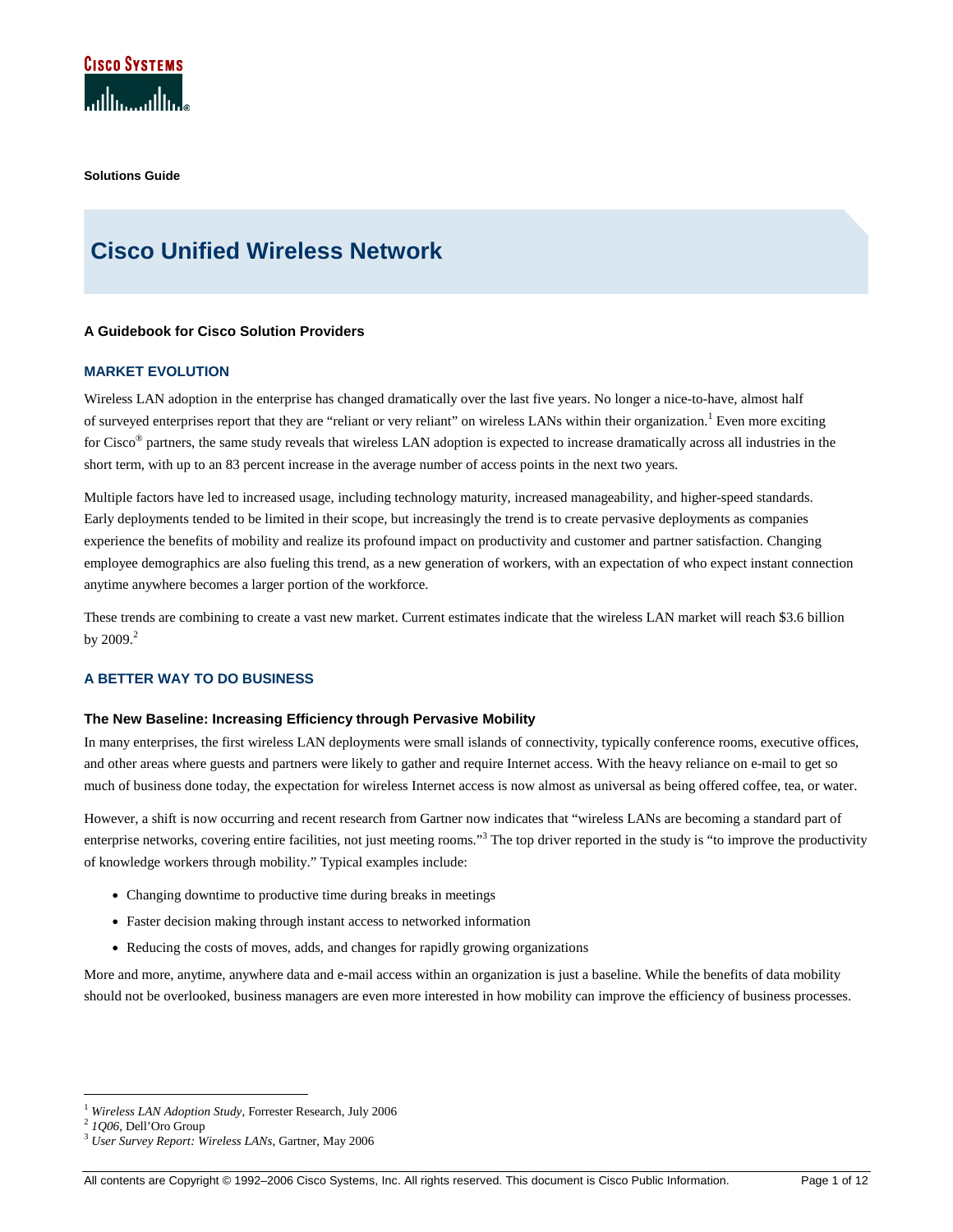#### **Using Mobility Services to Go Beyond Basic Connectivity**

With mobility services, wireless LANs are not just another way to connect, but a better way to do business. When wireless LANs are understood not just as a replacement for wired Ethernet access, but as a method to increase profits and improve customer satisfaction, pervasive adoption accelerates. The Cisco Unified Wireless Network is the first solution to provide true mobility services—guest, security, location and voice—that enable business process improvement (Figure 1).





- **Guest access service:** Allow customers, vendors, and other non-employees to wirelessly access network resources, with privileges based on user type and physical location, without compromising enterprise security.
- **Security service:** Unify wired and wireless security and ensure network information integrity by enabling location-based authentication and precise detection, identification, and prevention of wireless threats.
- **Location service:** Quickly locate any Wi-Fi device to support enhanced network security, management, and troubleshooting, as well as enable location-based applications through a rich, open API.
- **Voice service:** Extend the seamless mobility of the Cisco Unified Wireless Network to enable business communications using Wi-Fi enabled clients and Wi-Fi and cellular compatible smart phones with end-to-end Quality of Service (QoS) and manageability.

# **Mobility Services Pave the Way for Competitive Advantage**

Unlike pockets of wireless LAN capability, a pervasive wireless LAN enables significant new capabilities. Guest, voice, security, and location services can all have a substantial impact on productivity, efficiency, and security when enabled organization-wide. Examples of how pervasive wireless LANs can create new services, or renovate existing business processes to be more efficient include:

- **Enhance decision making**—Provide guest networks for customers, system integrators, and vendors to help speed information gathering and as part of the company hospitality.
- **Track and secure assets**—Reduce spending and personnel time locating or repurchasing assets through location services.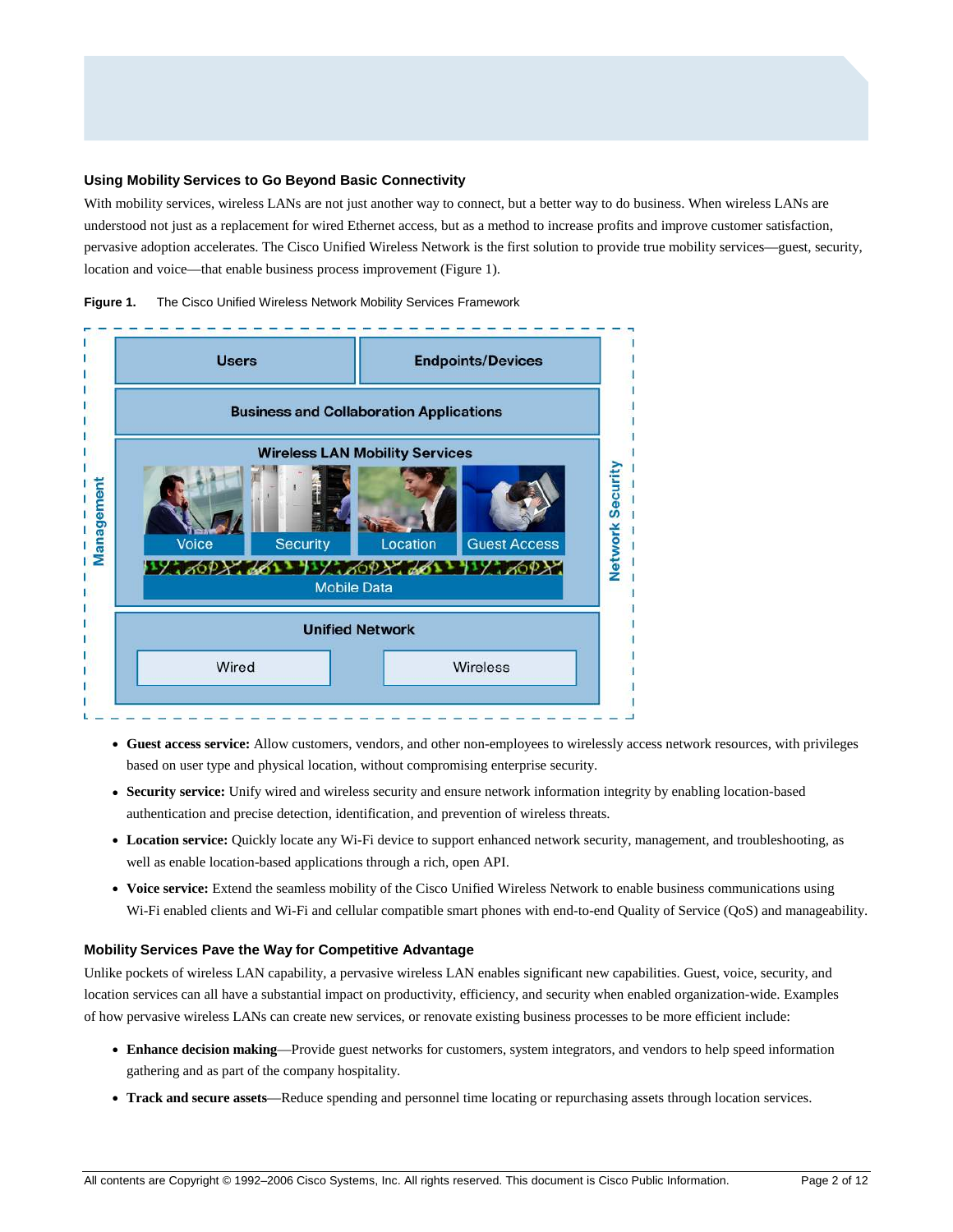- **Improve customer-facing services**—Deliver instant access to customer account records, reach the closest available service associate, and track product progress in a manufacturing or repair facility.
- **Improve logistics and maintenance**—Update transportation management systems with passengers served, fuel status, collected revenues, and video surveillance logs as passengers enter the airport or station.
- **Increase responsiveness and control over telecommunications—**Offer consistent call quality in-building, track expenses and integrate into existing voice PBX infrastructure through voice services.
- **Protect personnel and property**—Secure the campus or remote sites using wireless video surveillance to prevent theft or harm.
- **Engage customers**—Offer Internet access, online services, and Web portals to inform and amuse customers onsite, reinforcing brand loyalty.
- **Strengthen security systems**—Continuously monitor the entire work environment in order to detect abnormal wireless activity and automatically act upon it.

# **THE CASE FOR PERVASIVE WIRELESS LAN COVERAGE**

For truly significant productivity gains from mobility, wireless LAN coverage must be pervasive throughout the enterprise. Islands of coverage will impede efficiency and frustrate mobile workers. Arguments for limited deployments based on infrastructure cost savings create a false economy as the true gains from mobility cannot be realized.

Security services, as an example, ensure that the enterprise network is protected against unauthorized access via the wireless LAN medium. Because rogue access points and other wireless threats may appear anywhere within the enterprise, pervasive RF monitoring is critical to maintaining enterprise security. Deploying the security service in marketing, but not in R&D, would not make sense because a rogue access point could just as easily appear in either place. Without pervasive RF monitoring, the rogue could remain undiscovered and expose the enterprise to malicious hacking or loss of confidential information.

Voice services must also be pervasive to truly impact profits. Whether improving customer satisfaction through improved responsiveness, taking control of telecommunications expenses, or integrating company PBX services, all of these goals will be only partially achieved without pervasive coverage. Because today's voice experience is dictated by the user's experience with cellular, dropped calls and spotty coverage inside the enterprise will lead to disappointment, and ultimately abandonment of the service. If the goal is improved customer satisfaction, but customers reach voicemail, the objective will not be reached.

# **INTRODUCING THE CISCO UNIFIED WIRELESS NETWORK**

The Cisco Unified Wireless Network is the industry's only unified wired and wireless solution that increases employee productivity, enhances collaboration, and improves responsiveness to customers while cost-effectively addressing the security, deployment, management, and control issues involved in large-scale enterprise wireless LAN rollouts.

The Cisco Unified Wireless Network is designed for corporate and branch offices, hospitals, retail stores, manufacturing sites, warehouse environments, educational institutions, financial institutions, local and national government organizations, and any other location where mobile connectivity is needed. Designed as a multiservice solution, it supports general Wi-Fi enabled business applications such as e-mail and Internet access, as well as specialized applications, including mobile healthcare, inventory management, retail point-of-sale, video surveillance, and many others. To facilitate integration with business processes, the Cisco Unified Wireless Network offers four Mobility Services: guest access, location, voice, and security. In addition, Cisco Systems® works with a wide variety of tested and proven technology partners to deliver an even broader range of specialized applications.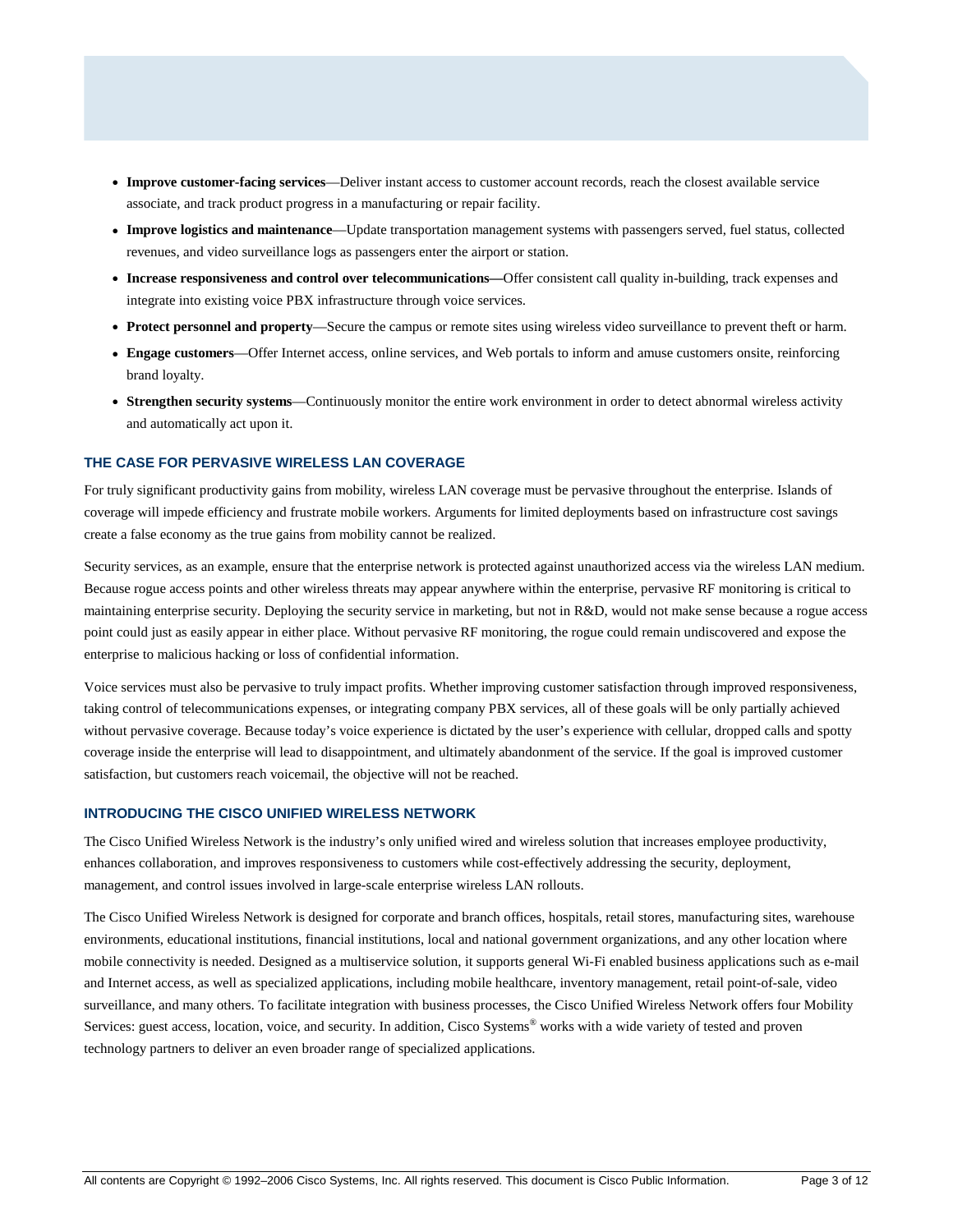## **Solution Components**

Based on industry standards including IEEE 802.11, the Cisco Unified Wireless Network is an integrated end-to-end solution that addresses all layers of the wireless LAN, from client devices and access points, to the network infrastructure, network management, delivery of advanced wireless services and award-winning, worldwide, 24-hour product support. The Cisco Unified Wireless Network includes the following primary components:

- **Client Devices:** PC cards and other client adapters that connect desktop and mobile devices to the wireless network.
	- Cisco Compatible Extensions is a program that enables mobile client devices to simply and securely connect to a Cisco Unified WLAN.
	- Cisco Secure Services Client is a software supplicant that enables businesses of all sizes to deploy a single authentication framework across multiple device types to access both wired and wireless networks delivering simplified management, robust security, and lower total cost of ownership.
- **Access Points:** Cisco Aironet access points and bridges that connect wireless devices to wired networks, providing ubiquitous network access.
- **Network Unification:** A variety of platforms, such as wireless LAN controllers, integrated switches and routers that deliver comprehensive wireless network services such as dynamic RF management and self-configuration.
- **Network Management:** Cost-effective tools providing a complete view of the wireless LAN network for easier planning, configuration, and management from a central location.
- Mobility Services: Appliances and technologies that enable applications such as guest access, wireless voice over IP, location tracking, and wireless intrusion detection and prevention.

Figure 2 shows these components.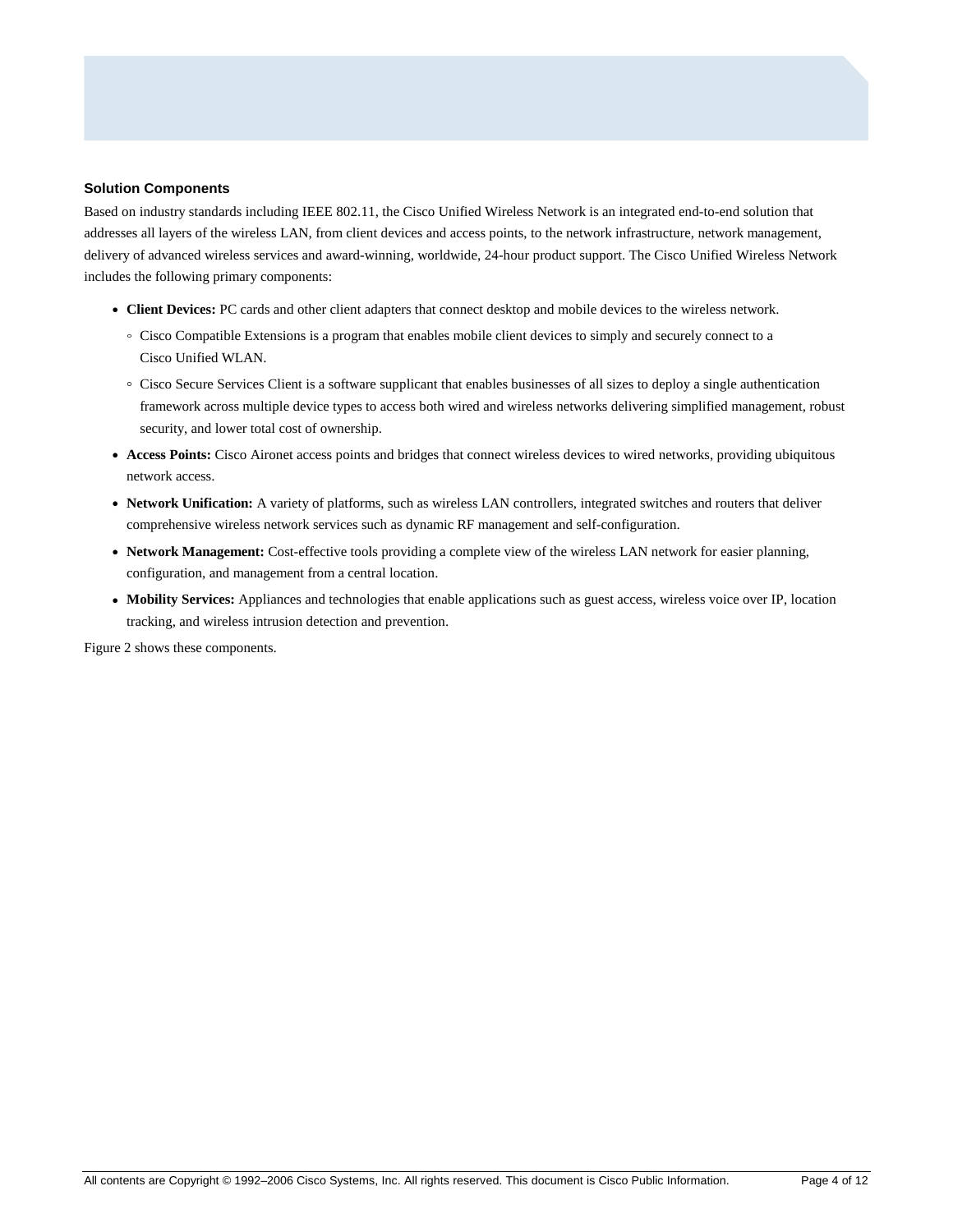



Award-winning Cisco management allows from several to thousands of remote access points to be configured and monitored in a simple and efficient way. Automatic recognition of new access points results in correct configuration, ensuring remote offices have the same security protocols as large campuses. Centralized management relieves network administrators of once manual tasks, enabling the wireless LAN network to scale as fast as necessary.

#### **Available and Reliable**

The Cisco automatic RF management, tool, the Cisco Wireless LAN Controller clustering for redundancy and intelligent network monitoring ensure highly available wireless LAN solutions. Upon failure of an access point, the adjacent access points automatically compensate, increasing their radio power to avoid a coverage hole. To provide a better end-user experience, the Cisco Unified Wireless Network uses an intelligent algorithm that associates new users with the best access point based on a combination of traffic load and signal strength.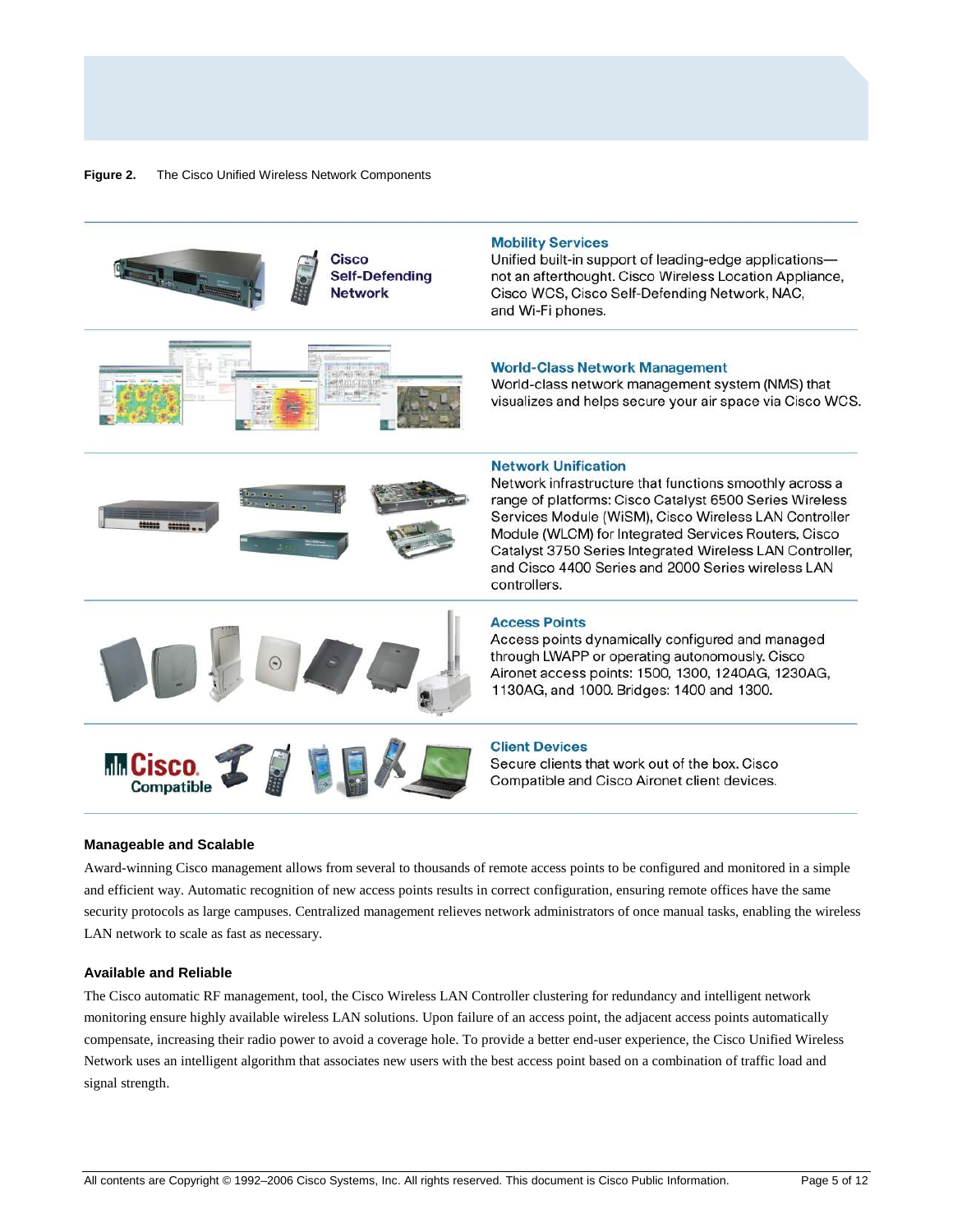#### **Investment Protection**

Many Cisco Systems customers have purchased Cisco Aironet® access points that operate autonomously, that is, without benefit of centralized management from a Cisco Wireless LAN Controller and the Cisco Unified Wireless Network feature set. To protect customers' investments, autonomous Aironet access points can be upgraded using software to support the Lightweight Access Point Protocol (LWAPP). Autonomous access points are based on Cisco IOS® Software and may be upgraded in the field to lightweight mode, thereby providing customers with a smooth path from core to unified features. The Cisco Unified Wireless Network feature set is delivered by lightweight access points, wireless LAN controllers, and the Wireless Control System (WCS) management solution and delivers the most comprehensive set of capabilities in the industry, including guest access, wireless intrusion detection and intrusion prevention, scalable Layer 3 roaming, and location services. See ["Why Migrate to the Cisco Unified Wireless Network?"](http://www.cisco.com/en/US/netsol/ns340/ns394/ns348/ns337/networking_solutions_white_paper0900aecd804f19e3.shtml) for more details.

# **THE IMPORTANCE OF A UNIFIED ARCHITECTURE**

The importance of a unified solution is magnified as wireless LAN deployments migrate from isolated areas supporting nice-to-have applications such as guest access to companywide, pervasive networks running mission critical applications like wireless voice over IP (VoIP), enterprise resource planning (ERP), and other back office and customer care solutions. The next natural phase of wireless LAN advancement centers on integration with the Layer 2 and 3 switching infrastructure. Customers understand this as well, with over 70 percent of those surveyed by Gartner citing integration with the wired network as the key criteria for selecting a wireless LAN vendor.





Pervasive wireless LAN deployment across the entire enterprise is motivating this evolution to integrate wireless-specific capabilities within the Layer 2 and 3 wired infrastructure. Integrating this functionality uses the bandwidth, security, redundancy, and management capabilities of the network and provides a strong platform for expansion. Cisco is the first to introduce this next-generation wireless LAN solution with the Cisco Catalyst® 6500 Wireless Services Module (WiSM), the Cisco Wireless Controller Module for the Integrated Services Router and the Cisco Catalyst 3750G Integrated Wireless LAN Controller.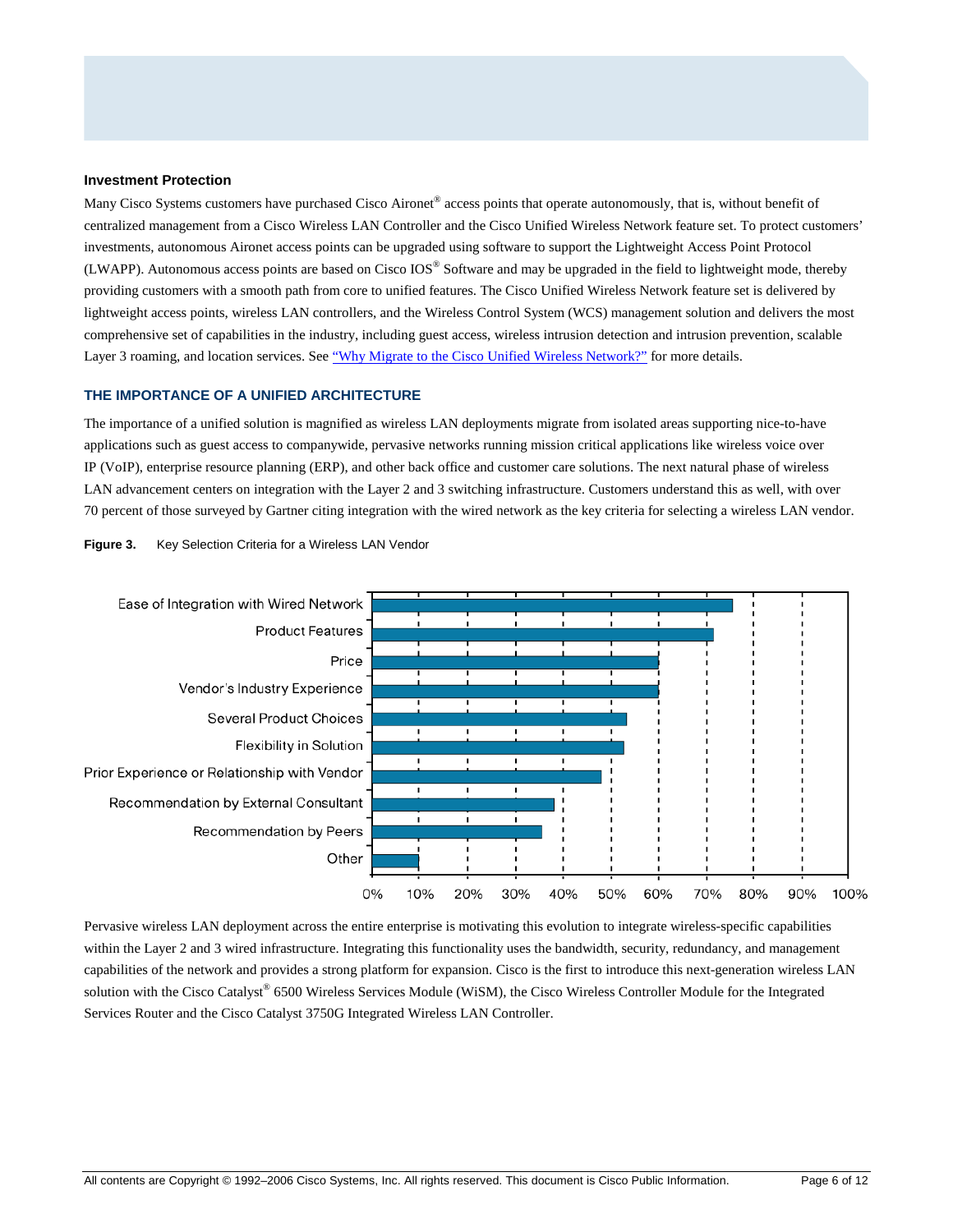# **CISCO DIFFERENTIATORS**

Cisco is the global leader in wireless LAN solutions with over 59.5 percent market share for enterprise products.<sup>4</sup> Acknowledged by Gartner Group as the Wireless LAN Magic Quadrant leader in 2005, only Cisco delivers a comprehensive, unified wired and wireless solution. The strength of Cisco wireless LAN solutions lies in the following areas:

# **Only Unified Wireless and Wired Solution**

As wireless LANs become more pervasive in the enterprise, integration with existing wired networks becomes more and more important to simplify management and take advantage of the security and redundancy of the Ethernet infrastructure. Cisco market leadership in both wireless and wired networks enables the right solution to be designed for companies of any size.

# **A Complete End-to-End Integrated Network**

Wireless LANs are a portion of the total network solution required by today's agile enterprises. Endpoint security compliance, comprehensive wired Intrusion Protection Systems/Intrusion Protection Systems (IDS/IPS) and mobile device management are all important components of a total network design that harnesses the power of mobility for the enterprise while maintaining appropriate security and cost controls. Vendors who focus solely on wireless LANs will not have the portfolio breadth or ability to deeply integrate with other solution components.

# **Unsurpassed Security**

As the number of wireless devices (such as laptops, PDAs, smart phones) grows exponentially, securing just the wireless network is insufficient. The corporate network itself is at risk from threats introduced through the wireless medium. Securing both the wireless network and protecting the corporate network against threats introduced via wireless clients is accomplished through a rich set of defences, including IEEE 802.11i, IDS/IPS, and Cisco Network Admission Control, a key component of the Cisco Self-Defending Network initiative.

# **Feature-Rich and Standards-Based**

Cisco Unified Wireless Network solutions offer advanced features, such as automatic RF management and multiple service levels for different user and client types, allowing differentiated QoS and security levels, voice over wireless LAN, and location tracking for Wi-Fi devices and Radio Frequency ID (RFID) tags. Cisco Unified Wireless Network services are built on a strong foundation of industry standards such as IEEE 802.11. By adhering to industry standards, Cisco wireless LAN solutions provide for easy integration with existing customer investments. For example, large-scale deployments utilizing the Cisco Catalyst 6500 Wireless Services Module or the Cisco Wireless Services Module for the Integrated Services Router take advantage of the powerful security, voice, and high-availability capabilities of your existing infrastructure. Where standards are not yet available, Cisco drives industry wide initiatives to enable new functionality that can be utilized in a multivendor environment. Cisco Compatible Extensions program (CCX) is one such area where new advances can be rapidly rolled out and reach over 90 percent of the Wi-Fi client market.

# **Tested and Proven**

-

Cisco's end-to-end solution test labs help ensure that Cisco Unified Wireless Network solutions are manageable, scalable, available, and reliable. Using Cisco's comprehensive design guides, network operations personnel can easily and confidently implement and manage a Cisco Unified Wireless Network solution. With over three million access points shipped, tens of thousands of customers have already experienced the productivity benefits delivered by a Cisco wireless LAN solution.

<sup>4</sup> *1Q06 Enterprise Vendor Market Share,* Dell 'Oro Group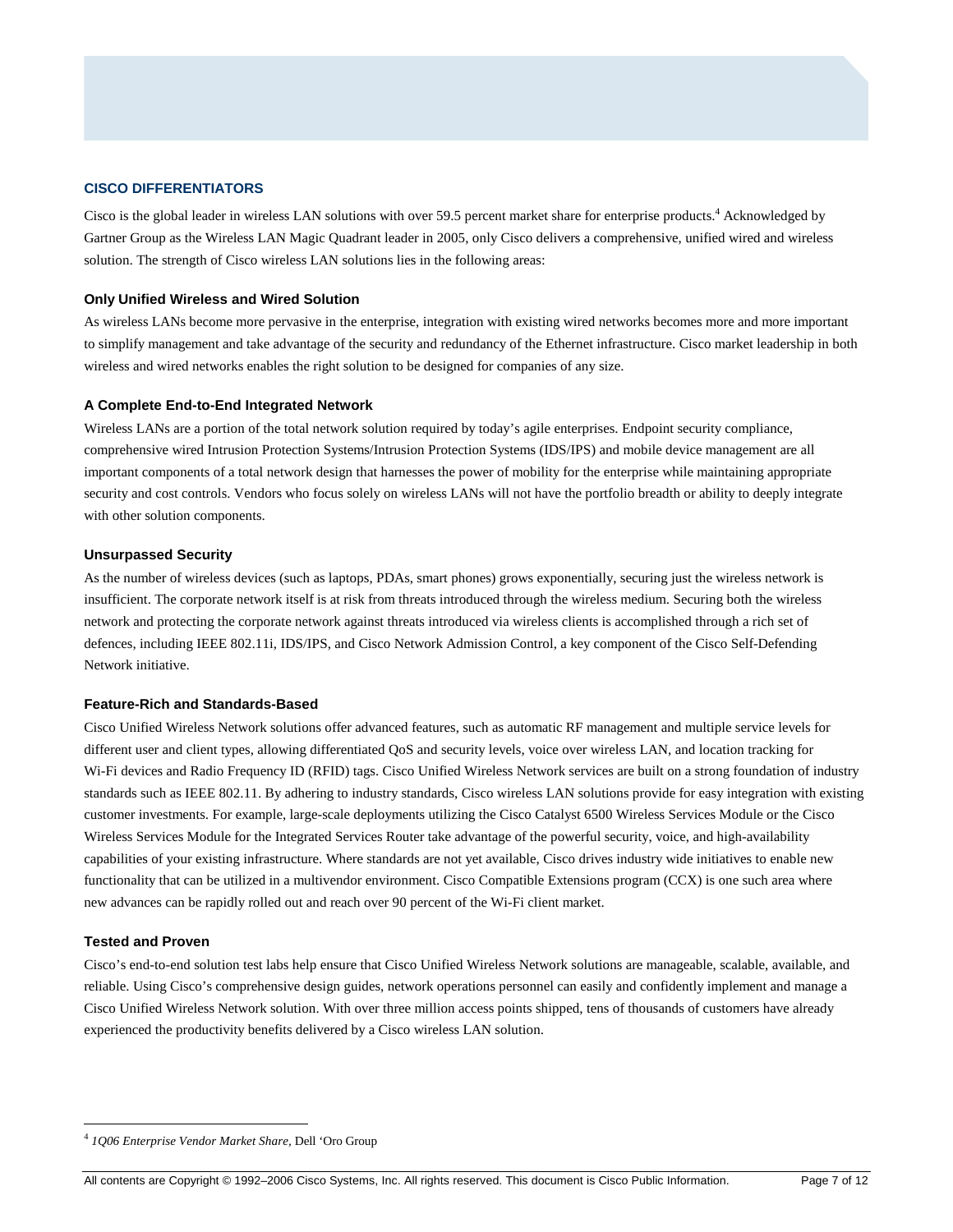# **SOLUTIONS FOR HEALTHCARE**

#### **Industry Trends**

Prompted by escalating costs, shrinking revenues, and expanding regulations, healthcare organizations are seeking every advantage that new information technology can offer. As early as the late 1990s when the first WLAN solutions emerged, healthcare organizations recognized the benefits of mobile applications and became early adopters. Using the proven ability of wireless IT applications to improve treatment at the point of care and to support clinical decisions by providing instant access to medical records, healthcare organizations have been able to improve responsiveness and treatment accuracy and to save lives as well as millions of dollars. In addition, recent improvements in wireless infrastructure security and advanced applications, such as location-based tracking and voice over WLAN, have provided further gains in productivity and patient care while simultaneously addressing government privacy regulations.

#### **Improving Patient Care and Medical Staff Productivity with Cisco Unified Wireless Network**

As the adoption of wireless LANs in healthcare organizations has grown, so has the number of ways in which mobile applications are used. Healthcare providers can use the Cisco Unified Wireless Network for:

- **Patient registration:** Simplification of patient registration through self-administered check-in.
- **Patient medical records:** Input clinical of data at the point of care, which reduces transcription errors while allowing other healthcare providers instant access to the most current patient medical history.
- **Prescription automation:** Immediate look up of adverse drug interactions, patient allergy information, patient-specific dose checking, coupled with accurate information from the latest medical reference guides.
- **Treatment verification:** Simple verification of patient identity using barcodes providing more accurate treatment, medicine delivery, and the additional benefit of streamlined insurance billing.
- **Real-time, mobile voice communication:** Improved access to the closest and most appropriate caregiver using wireless IP communications.
- Materials management: Ordering, distribution, and safe dosage monitoring of patient prescriptions through barcode scanning of new supplies to departments, minimizing errors, overstocking, or out-of-stock situations.
- **Hospital equipment tracking:** Active RFID tags provide real-time location tracking of critical medical equipment to gain better asset utilization.

Wireless LANs and advanced mobility applications, combined with the appropriate clinical information systems, staff support, and mobile computing devices, have the ability to significantly improve the accuracy and efficiency of medical treatment at healthcare organizations. Wireless technology that provides the proper security, manageability, and support for advanced applications can help ease the load on understaffed organizations and drive productivity gains in many areas.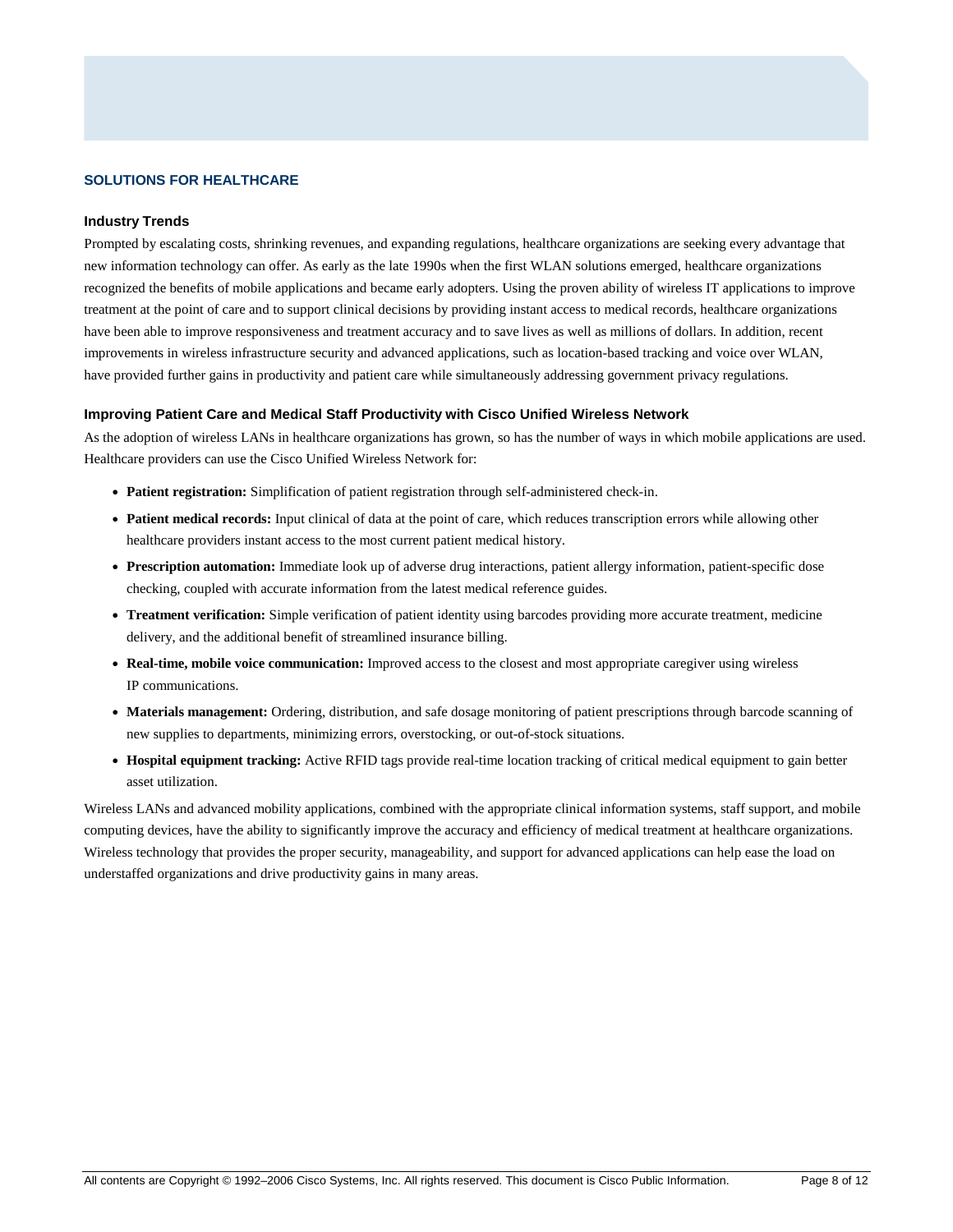## **SOLUTIONS FOR RETAIL**

#### **Trends Driving Retail Enterprise IT Buying**

Retail is a behemoth among industry sectors. Across all major world economies, its size as a percentage of gross domestic product (GDP) ranges from 20 to 33 percent. Despite its size, the retail industry has some of the lowest net margins of any sector, at approximately 3 percent<sup>5</sup>. As a result, improvements and efficiencies are paramount and can mean billions of dollars in savings, avoided costs, or both. Until recently, a solid return on investment (ROI) case for data connections between stores and corporate offices was difficult to make in retail —especially in those with a store footprint of less than 10,000 square feet. The monthly cost for T1 or Frame Relay lines to individual stores was disproportionately high and was exacerbated by the requirement for up-front capital for hardware investments.

Today, however, connections to even the smallest offices or outlets cost a fraction of what leased lines cost and that has enabled retail stores and outlets to become integrated into the overall IT infrastructure. This has allowed retailers to take advantage of IT systems to become much more customer centric by gaining near real-time information from stores, employees, supply chains, and customers. A pervasive, secure wireless platform frees this information from the confines of desktop computers and allows this information to be used anywhere and anytime to improve the customer experience, improve store performance, reduce inventory shortages, and transform how retail enterprises conduct operations.

#### **Benefits of Cisco Unified Wireless Network for Retail Enterprises**

Retail enterprises are deploying the Cisco Unified Wireless Network pervasively throughout the organization as a critical component of the intelligent retail network architecture. Cisco Unified Wireless Network Mobility Services are the glue between business applications and the wireless infrastructure, allowing existing and new business applications to benefit from the immediacy of connections and collaboration delivered by mobility.

To improve operations and customer satisfaction, retail enterprises are going beyond simple hotspot or point wireless deployments, and moving to pervasive deployments. This allows Wireless LAN Mobility Services to create secure, anytime, anywhere access to critical business resources. With an infrastructure designed to support Wireless LAN Mobility Services, retail enterprises can:

- **Enhance the shopping experience**—Wireless-enabled kiosks can display new product promotions and be easily moved as stores are reconfigured.
- **Engage customers**—Retailers can allow online shopping or product information look up for customers carrying Wi-Fi enabled smart phones.
- **Boost productivity**—Retailers can connect associates with managers in real time through voice over Wi-Fi to approve store credits, offer rain checks, or update pricing without noisy overhead paging.
- **Improve customer satisfaction**—Retailers can enable line busting to move customers through check out faster with mobile point-of-sale (POS) terminals.
- **Protect brand image and assets**—Retailers can track high-value items using RFID to decrease loss.
- **Improve reaction time to market shifts**—Retailers can generate alerts on inventory levels of high-profit or seasonal items to store managers via integration with POS systems.

Integration with retail applications, store displays, and new mobile devices create many opportunities for improved profitability and brand loyalty. With a pervasive wireless LAN, vendors, customers, and employees can significantly improve the retail experience.

<sup>-</sup><sup>5</sup> *Advanced Comparative Statistics for U.S. based on 1997 NAICs*, 2002 U.S. Economic Census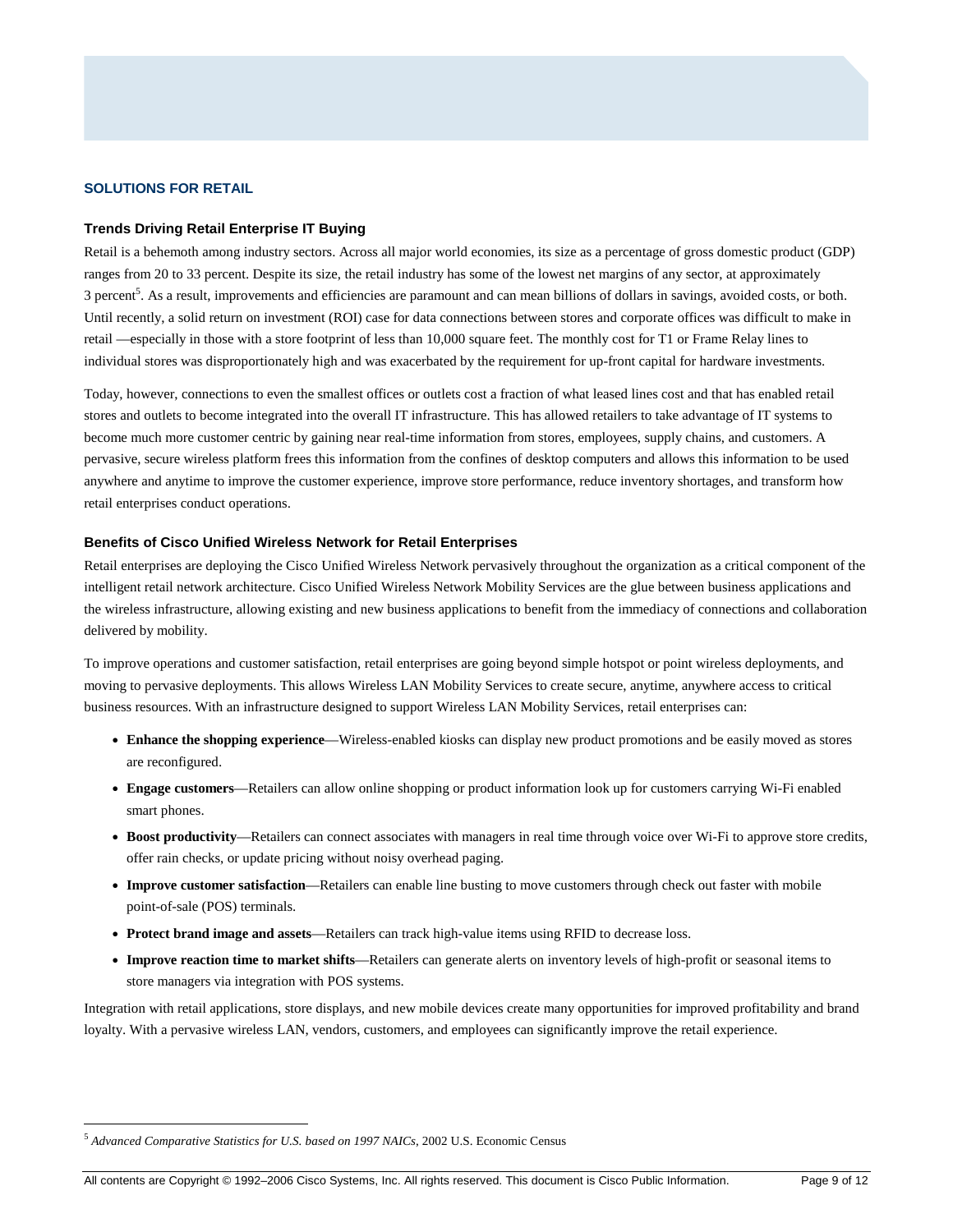## **SOLUTIONS FOR PUBLIC SECTOR**

#### **Trends Driving State and Local Government IT**

Three trends point to the need for pervasive wireless LANs within government organizations. A 2005 Forrester Research study<sup>6</sup> of government IT executives found that the highest priority remains improving security and business continuity. While shoring up security has been a major theme for several years, 71 percent and 66 percent of respondents reported that improving security and business continuity, respectively, is still the highest priority for IT spending. The second-highest priority was the need to replace existing employee computing equipment, including laptops, with over 66 percent of government respondents indicating that this was a priority. Because over 90 percent of laptops today come equipped with wireless LAN capability, it's not surprising that this trend is closely coupled with the desire to enable employee mobility.

Government workers constitute one of the most mobile workforces. From maintenance personnel, to healthcare givers and transportation employees, thousands of government workers perform their jobs on the go every day. Like their private sector counterparts, government entities have discovered that wireless LANs are an important component of a mobility strategy to enable employees to be more productive. Not surprisingly, the Forrester Research study found that more than any private sector industry, government has the highest percentage of employees that require mobility, at 31 percent of the workforce.

#### **Benefits of Cisco Unified Wireless Network for State and Local Governments**

Unlike pockets of wireless LAN capability, a pervasive wireless LAN enables significant new capabilities for government organizations. Guest, voice, security, and location services can all have a substantial impact on productivity, efficiency, and security when enabled organization-wide. Examples of how pervasive wireless LANs can create new services or make existing government processes more efficient, include:

- **Improve logistics and maintenance**—Update transportation management systems with passengers served, fuel status, collected revenues, video surveillance logs as they enter airport or station or throughout the city using an outdoor WLAN network.
- **Increased responsiveness and control over telecommunications**—Offer consistent call quality in-building, track expenses and integrate into existing voice PBX infrastructure through voice over Wi-Fi.
- **Enhance decision making and increase digital inclusion**—Utilize guest networks for constituents, system integrators, and vendors in public buildings.
- **Track and secure assets**—Reduce spending and personnel time locating or repurchasing assets through location services.
- **Improved patient services**—Deliver instant access to medical records, reach the closest caregiver, and track critical assets or at-risk patients through a pervasive wireless LAN.
- **Engage citizens**—Offer online city services guide and Web portals both in public buildings and outdoors.
- **Protect the community**—Secure highly trafficked thoroughfares and business districts with wireless video surveillance.

 $\overline{a}$ 

<sup>6</sup> *"State and Local Government Data Center Spending Trends: 2005"*, September 20, 2005, Forrester Research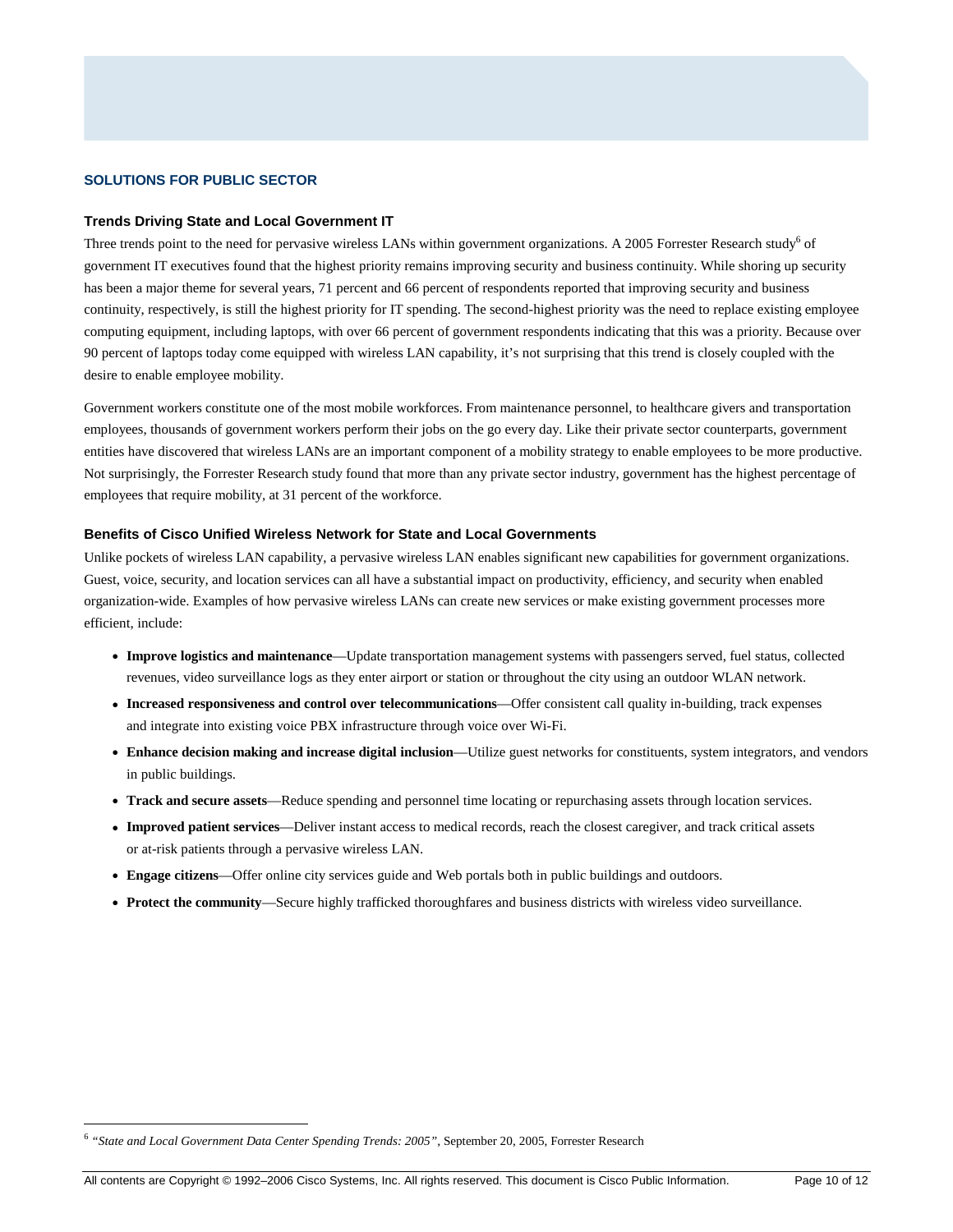#### **SOLUTIONS FOR EDUCATION**

#### **Trends Driving Education Network Investments**

At today's colleges and universities, the academic network has become an integral component of the learning environment, supporting everything from basic communications to innovative coursework and teaching tools. As student and faculty increasingly rely on network applications, institutions must find ways to extend network access to every corner of the campus. In addition, with the explosion of mobile computing and wireless Internet access over the past several years, many prospective college students are now accustomed to having nearconstant access to e-mail and the Internet. To attract prospective students—as well as compete for top faculty—colleges and universities must demonstrate that they are state-of-the-art learning environments, and can provide the ubiquitous network access users expect.

Many colleges and universities face major challenges extending network access throughout a campus environment that can encompass hundreds of buildings. For many institutions, dormitories and classrooms are housed in older facilities that were not designed with modern technologies in mind. Asbestos or other environmental considerations can make it extremely difficult to rewire such buildings, and even if hardwiring is possible, the costs can be prohibitive.

A reliance on conventional wired networks poses other challenges as well. Wired infrastructures are difficult to scale as bandwidth and usage demands grow. The traditional model of providing students with network access through fixed physical computing labs is also extremely inefficient. Computing labs require continuous investment in new equipment, as well as high ongoing maintenance and management costs. Such facilities also were designed for a time when most students did not have their own PCs—much less for today's students, who arrive on campus not only with laptops, but frequently with laptops that are already wireless-enabled.

#### **The Benefits of Cisco Unified Wireless Network Mobility Services for Educational Institutions**

Educational environments have long been pioneers in new ways of learning and making information available. From e-mail to browsers to wireless access, universities and their graduates around the world have driven new ways of learning. Once again, education is leading the way with more pervasive wireless networks than any other industry. The young demographic and their expectation of immediacy coupled with a natural collaborative environment have fostered the demand for wireless access. Pervasive wireless networks are now being taken to the next level in education, with new applications including:

- **Differentiated guest services**—Multileveled wireless access for the community, visiting researchers, conference attendees, students and faculty.
- Lower-cost communication—Voice over wireless LAN using Skype or other software clients helps students reduce the cost of staying connected to relatives and friends back home.
- **Making new connections**—Finding people with similar interests combines Wi-Fi location services and social networking sites to help students make connections, especially on large campuses.
- **Ensuring student and faculty safety**—Wireless video surveillance keeps students and faculty safe as they travel in and around campus and the community.
- **Protecting campus assets**—RFID tags on valuable computing devices and other important research tools helps ensure that their location is known and deters theft.

A pervasive wireless LAN provides many benefits to the entire educational community. Unfettered mobility further increases the collaborative and creative environment already in play on campus.